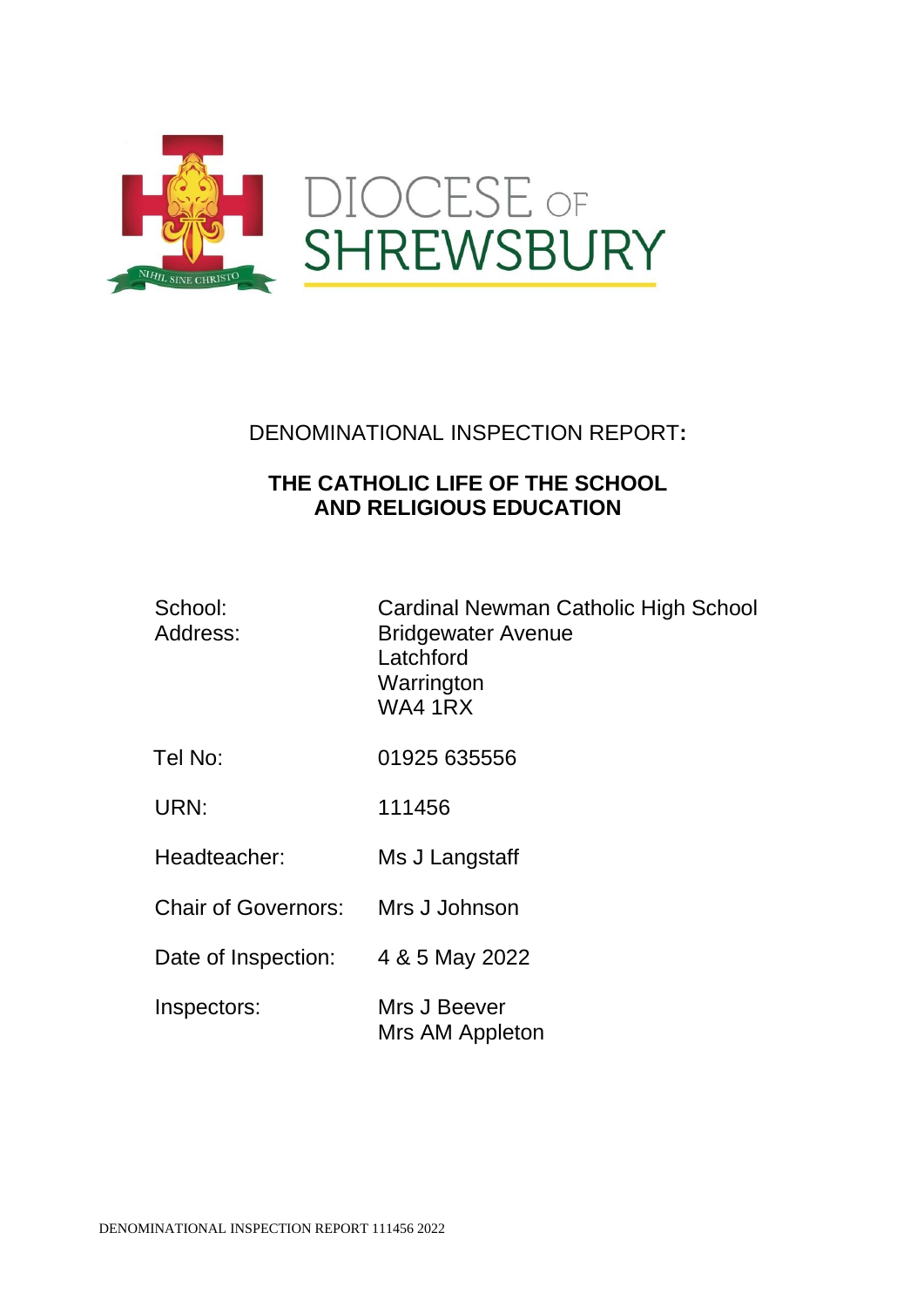# **CARDINAL NEWMAN CATHOLIC HIGH SCHOOL MISSION STATEMENT**

Our school's Mission is: To place Christ at the centre of all we do in order to inspire our young people to enable them to 'have life and have it to the full.'

Our School's Values are: Service, Compassion, Forgiveness and Truth so that 'Heart speaks to Heart'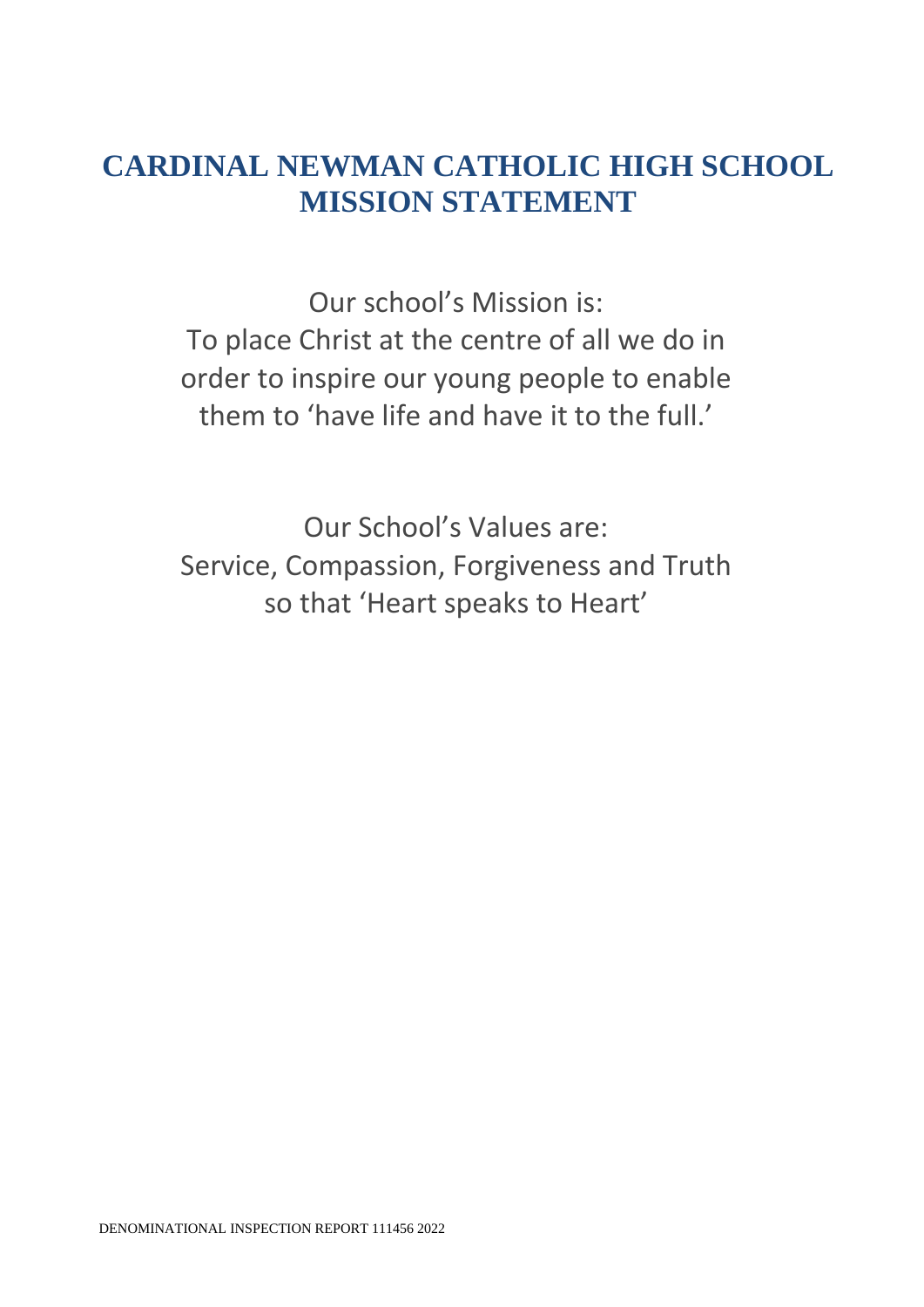# **SCHOOL: Cardinal Newman Catholic High School**

# **DATE OF LAST INSPECTION: October 15th 2015**

#### **JUDGEMENT FROM PREVIOUS INSPECTION: GOOD**

#### **AREAS FOR DEVELOPMENT FROM PREVIOUS INSPECTION**

Areas for development since the last inspection:

- 1. Establish effective strategies to raise the standard of teaching from good to outstanding
- 2. To ensure sustained improvement in GCSE through effective monitoring, intervention and aspirational target setting
- 3. To appoint a Chaplain to further enhance the provision for Worship and the Catholic life of the school
- 4. To develop more consistency in the development of form based prayer and reflection

#### **PROGRESS MADE WITH AREAS FOR DEVELOPMENT FROM THE PREVIOUS INSPECTION**

- 1. There have been consistent and more recently strong and effective strategies which have had a direct impact on standards of teaching and learning
- 2. Monitoring and intervention have had an impact on outcomes and will continue to do so
- 3. A Lay Chaplain was appointed in 2017
- 4. There is a clear and well supported structure for form-based prayer and reflection most recently reviewed in September 2021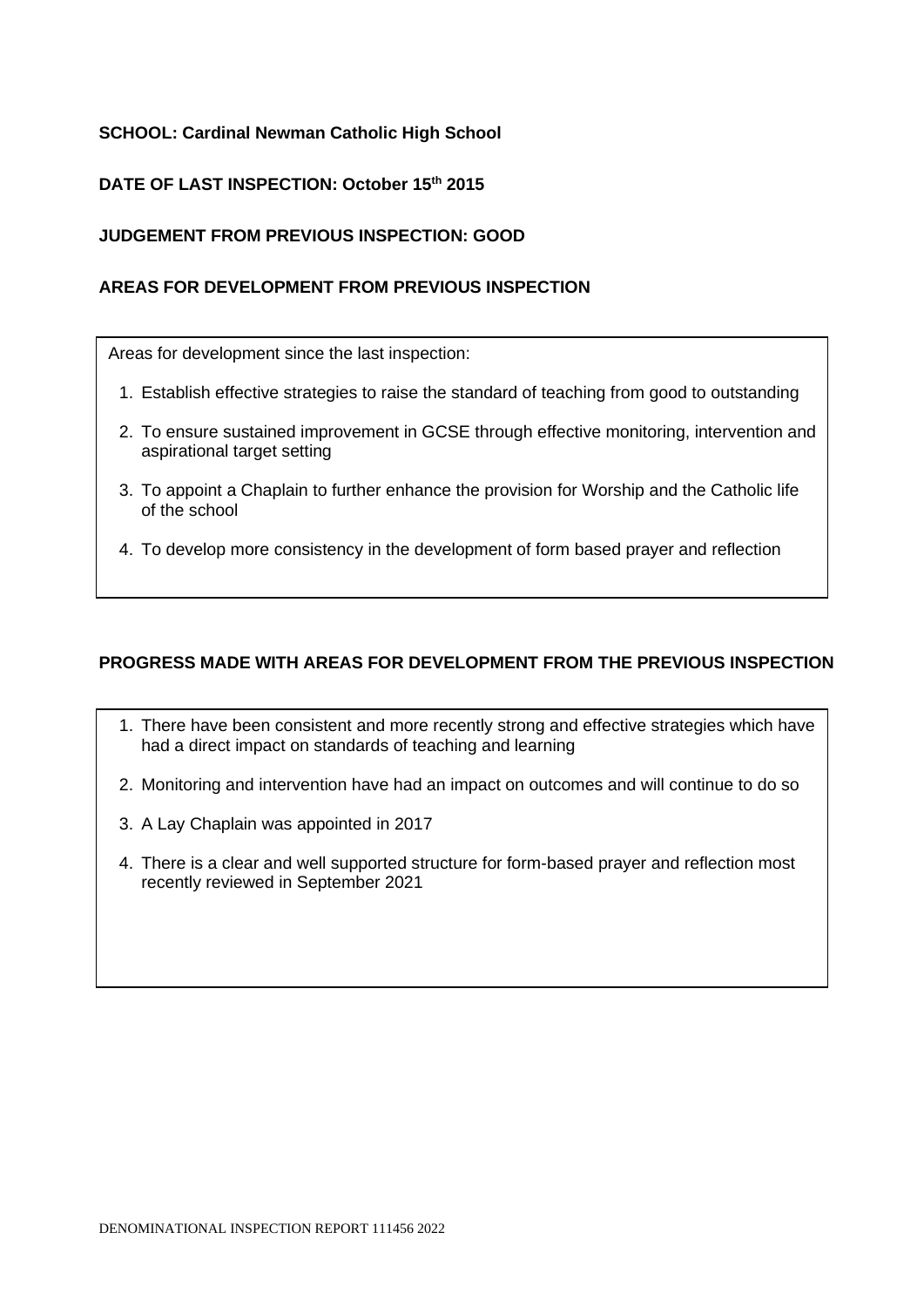**OVERALL EFFECTIVENESS:** how effective is the school in providing Catholic Education. **2**

#### **This is a good Catholic school**

*The above judgement on overall effectiveness is based on all the available evidence following the evaluation of:*

\_\_\_\_\_\_\_\_\_\_\_\_\_\_\_\_\_\_\_\_\_\_\_\_\_\_\_\_\_\_\_\_\_\_\_\_\_\_\_\_\_\_\_\_\_\_\_\_\_\_\_\_\_\_\_\_\_\_\_\_\_\_\_\_\_\_\_\_\_\_\_\_\_\_\_\_\_\_\_

#### **CATHOLIC LIFE** 1

#### **RELIGIOUS EDUCATION** 2

#### **COLLECTIVE WORSHIP** 1

#### **Summary of key findings:**

- The quality of Catholic life for pupils is very strong and the values are a rich and evident thread that is woven across all aspects of school life
- There are ample examples of the school's clear and strong mission as a Catholic school, and the visual presentation of the values around school reflects the core of the school whereby St John Henry Newman's "Heart speaks to heart." and the values of forgiveness, compassion, truth and service are celebrated in daily life
- The example of the Headteacher in modelling these values, serving the school with purpose and with humility stands out. She is, as one governor put it, "relentlessly bothered" and leads the school by example
- Governors are highly ambitious for the pupils, know the school well and challenge the leadership to ensure that excellence permeates all aspects of school life and that the Mission Statement is lived and real. They know the school well, are proud of it and are keen for it to continue to flourish
- The Head of Department has a clear vision of what a Religious Education department should be like in a Catholic school and is putting that vision into action
- In all lessons observed all pupils' behaviour and attitude to learning were very good
- Collective Worship is well thought out, structured resourced and there are appropriate quality assurance measures in place, including governor learning walks. The liturgical calendar makes clear the opportunities to be celebrated and the detail and meaning of each season. The Lay Chaplain has responsibility for this aspect of school life and in each classroom there is a prayer space
- This is a genuine, loving and happy community in which each person is known and valued.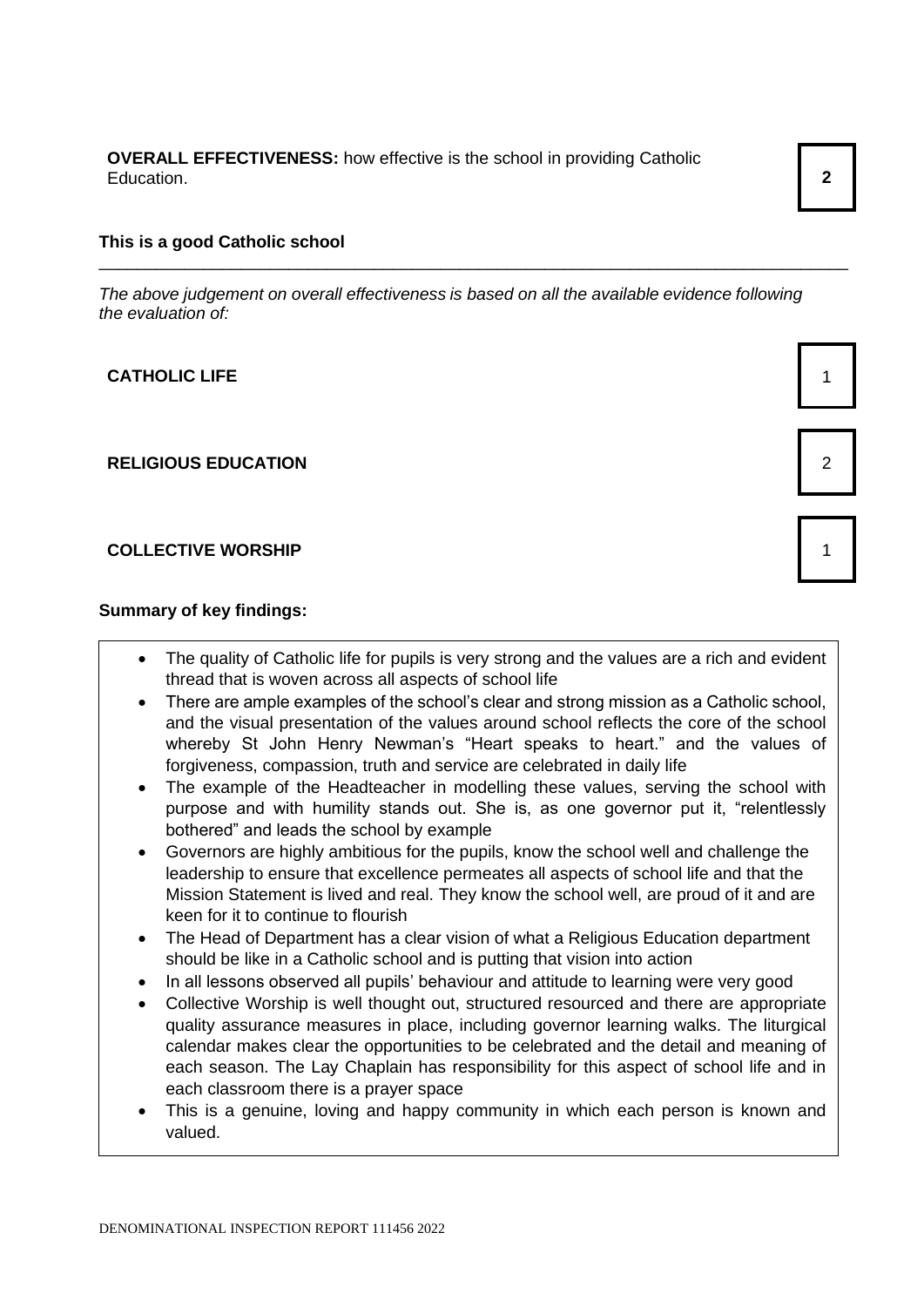# **What the school needs to do to improve further**

- Ensure greater consistency across the department in the quality of marking in pupils' books
- Continue to develop opportunity for pupils to respond to feedback, as this is making a difference to their achievement in Religious Education
- Add to the strong opportunities for Collective Worship with the planned introduction of Form Masses.

#### **Information about the Inspection**

The Inspection of Cardinal Newman Catholic High School was carried out under the requirements of the Education Act 2005, and in accordance with the Shrewsbury Diocesan Framework and Schedule for Denominational Inspections approved by the Bishop of Shrewsbury. The inspection reviews and evaluates how effective the school is in providing Catholic education. This process begins with the school's own self-evaluation and the inspection schedule follows the criteria set by the National Board of Religious Inspectors and Advisers (NBRIA 2017).

The inspector reviewed in detail the following aspects:

- The extent to which pupils contribute to and benefit from the Catholic Life of the school
- The quality of provision for the Catholic Life of the school
- How well pupils achieve and enjoy their learning in Religious Education
- The quality of teaching, learning and assessment in Religious Education
- How well pupils respond to and participate in the school's Collective Worship
- The quality of Collective Worship provided by the school
- How well leaders and governors promote, monitor and evaluate the provision for Religious Education, Collective Worship, and the Catholic Life of the school.

The inspection was carried out by two inspectors over two days during which the inspection team:

- Held two preparatory phone calls with the inspector before the inspection
- Met the Headteacher and leadership team members, the Chair of Governors and members of the governing body, a local priest, a range of teaching staff with different responsibilities both pastoral and curriculum, the Designated Safeguarding Lead, associated staff, and staff at early stages of their careers
- Met with Local Authority lead and a partner primary Headteacher via telephone
- Met with pupils from all Key Stages
- Observed all members of the Religious Education department across all key stages and abilities
- Scrutinised a wide variety of documentation made available both before and on request during the inspection, including the Diocesan Self-evaluation report (DSEF), School Development Plan, Catholic Life of the School development plan, Collective Worship Policy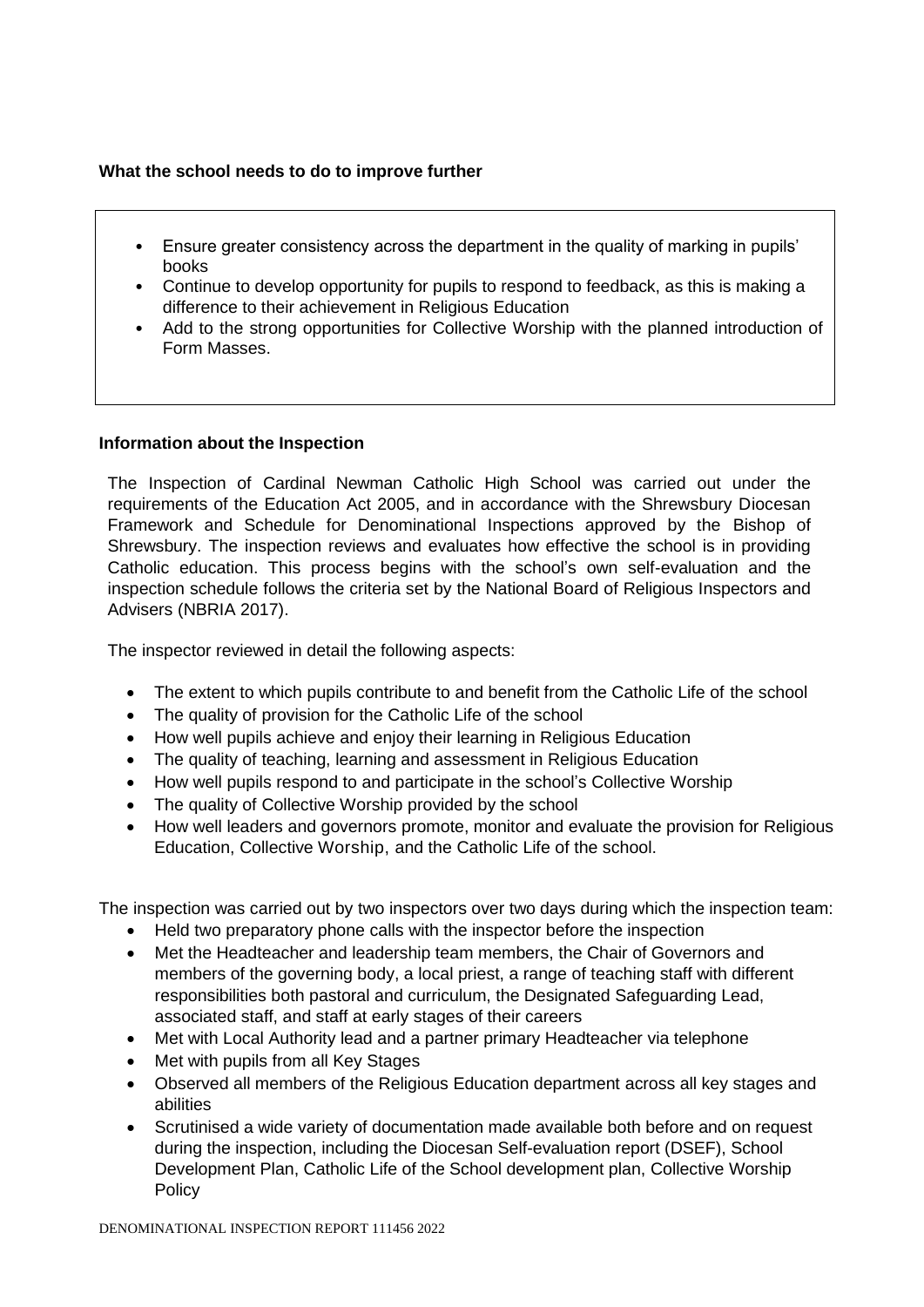- Scrutinised a selection of Religious Education books, progress and assessment data and quality assurance evidence
- Received responses to staff, pupil and parent questionnaires which were collated and analysed
- Observed pupil conduct in and around the school
- Took part in staff morning prayer in the Chapel.

#### **Information about this school**

Cardinal Newman Catholic High School has a pupil number of 817. 53% of all pupils are baptised Catholics, 20% of other Christian denominations, 2% are of other faiths, 25% have no stated religious affiliation.

83% of all pupils are of white British heritage with 27% of learners from ethnic minority groups.

28% of all pupils are from disadvantaged backgrounds and 15% of the pupil body are registered as having special educational needs.

There are 53 teaching staff, of whom 53% are Catholic. There are 5 teachers of Religious Education. Not all teachers are full time.

The parishes served by Cardinal Newman are St John Henry Newman, St Peter and St Michael, Blessed James Bell, St Monica's, St Stephen's, and St Bridget's.

During the periods of lockdown the school continued to provide a full curriculum offer for all pupils, including the significant number unable to have immediate access to technology. The school ensured the thorough provision for the prayer life of the community and a shared commitment to the wellbeing of all throughout.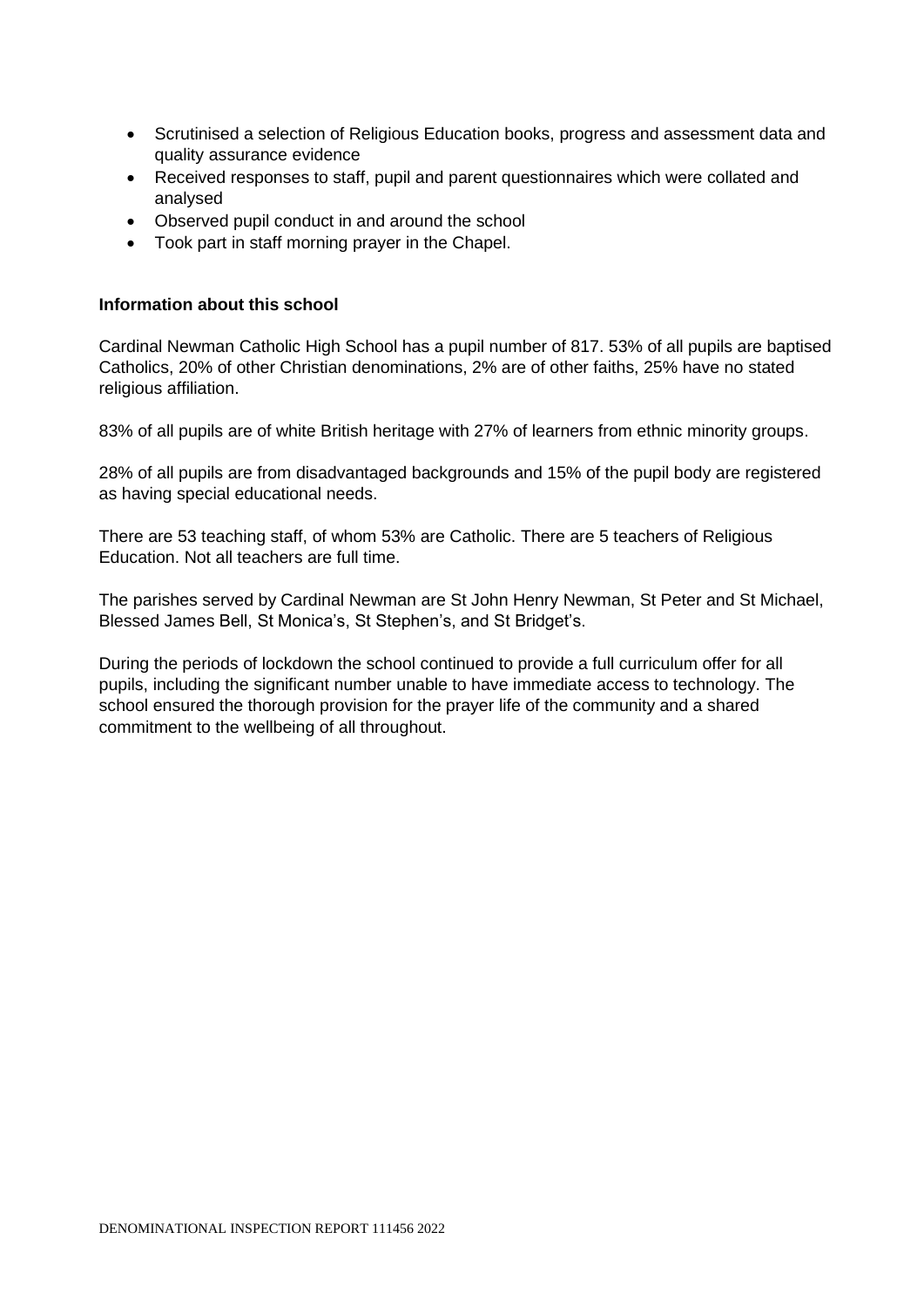# **Full report – inspection judgments**

# **CATHOLIC LIFE**

#### **The Catholic Life of the school is outstanding 1**

| The extent to which pupils contribute to and benefit from the Catholic Life of the<br>school                     |  |
|------------------------------------------------------------------------------------------------------------------|--|
| The quality of provision for the Catholic Life of the school                                                     |  |
| How well leaders and governors promote, monitor and evaluate the provision of the<br>Catholic Life of the school |  |

- The quality of Catholic life for pupils is very strong and the values are a rich and evident thread that is woven across all aspects of school life
- There are ample examples of the school's clear and strong mission as a Catholic school, and the visual presentation of the values around school reflects the core of the school whereby St John Henry Newman's "Heart speaks to heart." and the values of forgiveness, compassion, truth and service are celebrated in daily life
- The values of Service, Compassion, Forgiveness and Truth are celebrated and evidenced across the school
- The example of the Headteacher in modelling these values, serving the school with purpose and with humility stands out. She leads the school by example.
- The Catholic Life Development Plan, the School Development Plan and associated Quality Assurance paperwork puts the school mission at the heart
- Since taking up post in 2017, the Lay Chaplain has been a significant person in the community. She clearly fulfils her role and works extremely hard and with energy to enable effective worship and opportunities for spiritual development of the whole community. There is something going on at lunchtime every day in Chaplaincy
- Pupils feel that being part of the school makes them better people and that they are supported and challenged to achieve their potential
- There is a mechanism in place at governor and whole school level to celebrate, witness to and hold school to account in terms of the Catholic Life of the school. It is both rigorous and intentional and the Catholic Life of School Committee led by the Headteacher began a full and in-depth review of the Mission Statement in 2019. This led to a reenergising of the Mission Statement and a more visible witness to the school's core purpose as a Catholic school
- Governors are highly ambitious for the pupils, know the school well and challenge the leadership to ensure that excellence permeates all aspects of school life and that the Mission Statement is lived and real. They know the school well, are proud of it and are keen for it to continue to flourish. They take a full strategic involvement in the Catholic Life of the school
- The gospel chosen to underpin the mission "have life and have it in all its fullness" (John 10.10) was deliberate and considered and this is evident in relationships, attitudes, in the paperwork and policies observed and in the feedback from various groups within the school and wider community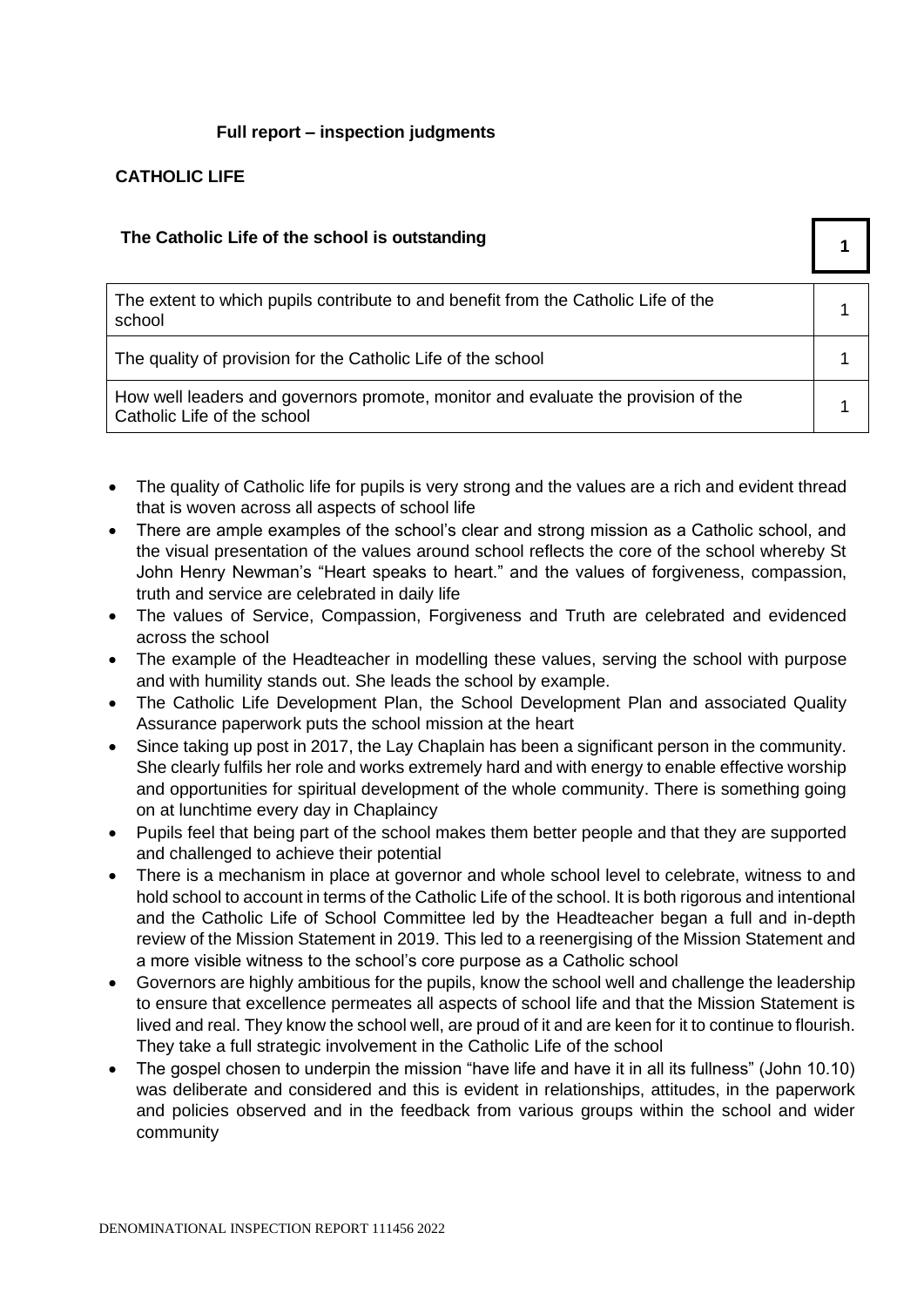- All pupils feel included in the school community. Pupils feel that the values make them "better people" and that they are pushed to their potential. They believe that the values will continue to shape them in their future life
- A review of the form patron saints led to a change in September 2021. This change was a direct result of a whole school pupil voice activity and recognised a more diverse group of saints
- Those who were members of the chaplaincy team really enjoyed their involvement and the opportunities to raise monies. Pupils are aware of their responsibility to care for those less fortunate than them and recognise their role as a "link in a chain"
- The strength of the work of the pastoral team is a practical example of the values in action but not an exclusive example. The relationships between staff and pupils, amongst the staff community and in the broader community support this. As one pupil said "the pastoral care in the school really stands out"
- Cardinal Newman is unique in its position of serving primary schools and parishes across two dioceses and senior staff and governors have worked positively to embrace this and encourage partnership. The school seeks to play its part in the wider Catholic community, and this includes work with the SVP of two local parishes and support for preparation for the Sacrament of **Confirmation**
- Equally the school has engaged in positive relationships with the Local Authority, who recognise Cardinal Newman as a school which fulfils its mission for those in its care to "live life to the full" and its true inclusive nature, seeking to support each child in its care. Cardinal Newman does not just talk about the values, it lives them
- Partnerships cross phase have flourished since the last inspection and there is a positive transition process from Catholic primary school to secondary school. One Head described her confidence that her pupils go on to flourish at Cardinal Newman through this effective transition. Partnership opportunities are explored in numerous ways and there has been real engagement by Cardinal Newman. The school has opened its doors so that it enables pupils to succeed, and primary school pupils and parents see Cardinal Newman as the natural school of choice
- Governors and parents are confident that the school is in the best shape ever. The school's mission states that it is "a community with high morale, to which all stakeholders are proud to belong". This is clear in the genuine loving and happy community in which each person is known and valued.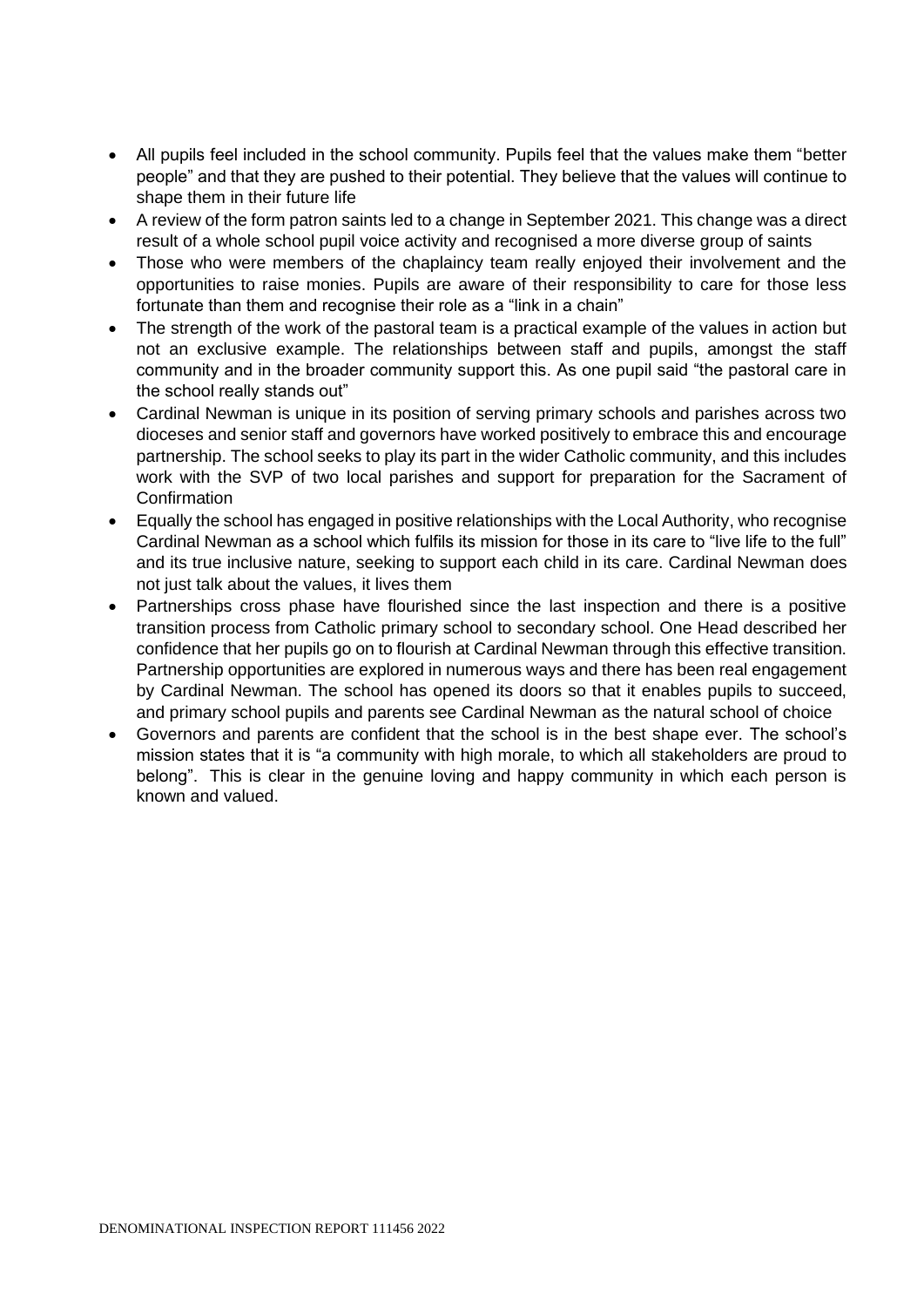# **RELIGIOUS EDUCATION**

| <b>Religious Education is good</b>                                                                           | 2 |
|--------------------------------------------------------------------------------------------------------------|---|
| How well pupils achieve and enjoy their learning in Religious Education                                      |   |
| The quality of teaching, learning and assessment in Religious Education                                      |   |
| How well leaders and governors promote, monitor and evaluate the provision for<br><b>Religious Education</b> |   |

- The Head of Department has a clear vision of what a Religious Education department should be like in a Catholic school and is putting that vision into action
- Over the inspection 11 lessons were observed. All Religious Education staff were observed across both key stages. The teaching seen over the inspection was good with numerous examples of highly effective practice
- In all observed lessons there was stretch and challenge; the teachers have high expectations of what the pupils can achieve
- Pupils enjoy their Religious Education lessons; this was clear in lesson observations, from the pupil questionnaires and with meetings with pupils from Key Stage Three and Four
- The pupils were very positive about their Religious Education lessons and said that teachers made their learning engaging. In all lessons observed the pupils' behaviour and attitude to learning was very good
- The GCSE results had improved over time, in 2018 73.6% pupils gained 9-4, with the highest number of grade 9's in the school. Although there was a slight dip in results in 2019, the pupils progress score was still in line with the national average. The Religious Education department is one of the top performing departments in the school
- All lessons were extremely well planned, resourced and there is a consistency across the department about what is being taught and when. To this end, all pupils gain a very similar, positive learning experience
- The Head of Religious Education has worked hard with her department to establish high quality lessons and robust assessment in all units of work. The feedback on assessments was excellent and pupils responded to advice given to improve their work further. When asked, most pupils knew where they were working at and how to progress even further
- During the work scrutiny we were able to look at a vast range of books; boys/girls, ages, abilities, SEN, and PP (Pupil Premium). There was a selection of books from each member of the department. The quality of the pupils' work was very good and it was evident that there is a culture of pupils being encouraged to take pride in their work
- The school meets the Religious Education provision requirement of 10% across all year groups.
- The Head of Religious Education closely monitors the department through lesson observations, moderation meeting and work scrutiny. She knows the strengths, and areas of required development. This knowledge informs her development plan and departmental meetings. The Head of Department is supported by the governors and her line-manager, (the Headteacher) and she has regular meetings with her to monitor and evaluate the department
- The Head of Department is an outstanding teacher and leader. The Religious Education department is led enthusiastically and effectively. The Head of Religious Education leads by example. She is taking the department team on a journey of further improvement, and they are responding positively and proactively

DENOMINATIONAL INSPECTION REPORT 111456 2022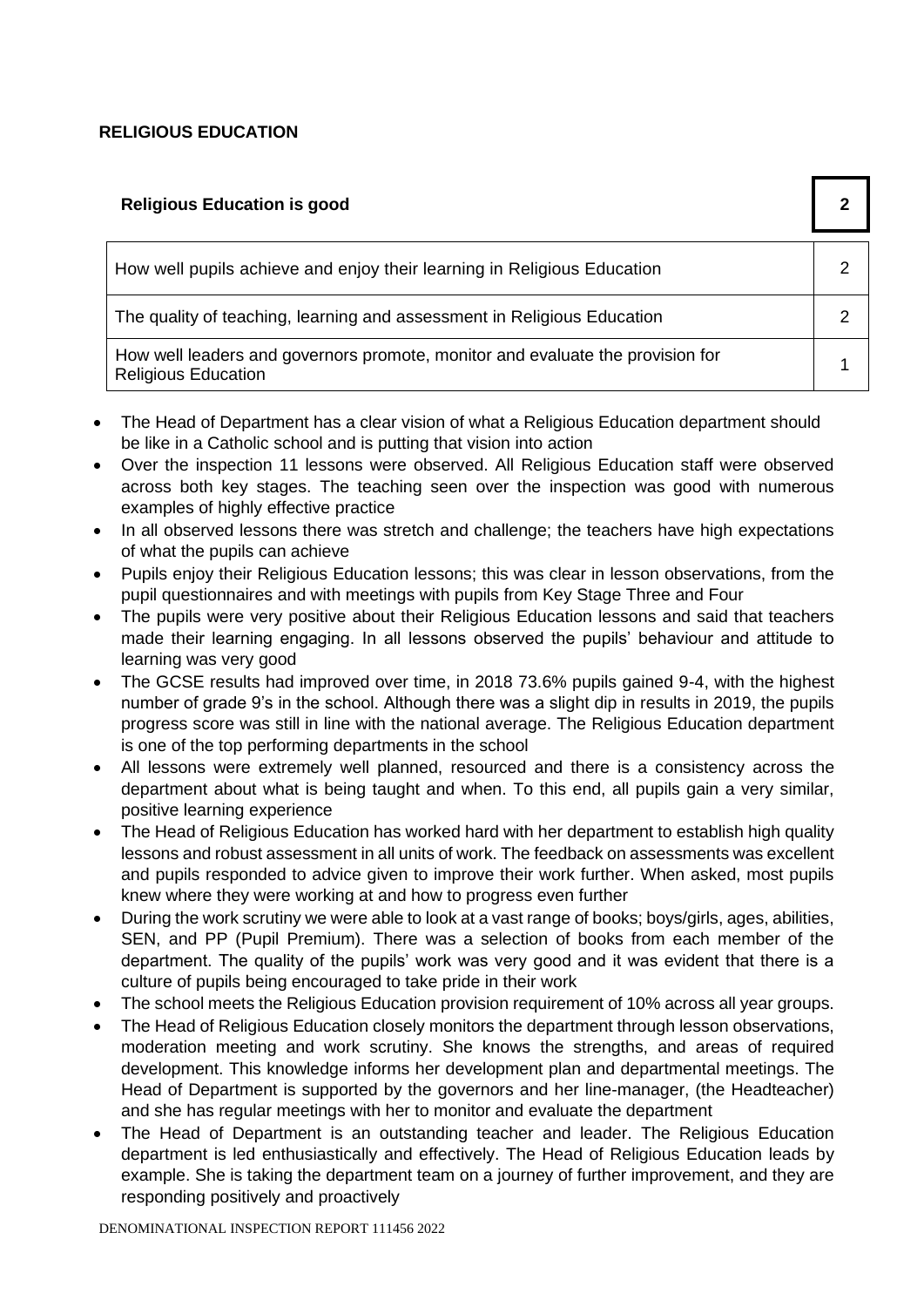# **COLLECTIVE WORSHIP**

| <b>Collective Worship is outstanding</b>                                                                    |  |
|-------------------------------------------------------------------------------------------------------------|--|
| How well pupils respond to and participate in the school's Collective Worship                               |  |
| The quality of provision for Collective Worship                                                             |  |
| How well leaders and governors promote, monitor and evaluate the provision for<br><b>Collective Worship</b> |  |

- Collective Worship is well thought out, structured resourced and there are appropriate quality assurance measures in place, including governor learning walks. The liturgical calendar makes clear the opportunities to be celebrated and the detail and meaning of each season. The Lay Chaplain has responsibility for this aspect of school life and in each classroom there is a prayer space
- The framework for Collective Worship is provided by the Lay Chaplain who adapts it accordingly to suit the needs of a given year group or context
- Inspectors observed two assemblies and a variety of form times across the two days. The assemblies were a very thoughtful and interactive experience based on the Sunday Gospel and describing God's unconditional love. Each pupil was given a wooden heart at the beginning of the assembly. Supported by pupils who led prayer and readings, the Year coordinators enabled a very prayerful experience for all pupils, including reflection on the meaning of God's unconditional love. The assemblies finished with pupils being asked to reflect on their actions and mission
- A lovely moment was observed when the Head of Year asked pupils to place the wooden heart in their palm and think about who they love. Then, pupils were asked to reflect on how others know that they love them. The mission element was then to go out and show that love, through action throughout the day
- Commissioning prayer was observed in other year groups and in the form time for Thoughtful Thursday – in all rooms observed the use of a prayer journal was a reflective tool for pupils. For pupils not in mainstream classrooms the commissioning prayer still takes place and is equally valued by staff and pupils alike
- From observations, almost all pupils were engaged in purposeful, reflective worship experiences and staff were clearly confident in enabling this opportunity
- Training in the Collective Worship of the school has been regular and the most recent ethos day in January was highly valued by all. For colleagues new to school, staff induction is clearly planned and opportunities for continued support are offered and taken up by colleagues.
- The renewed Collective Worship programme was put in place in September 2021. It is underpinned by the Liturgical calendar and across a weekly cycle there is a clear programme including a daily commissioning prayer, Thoughtful Thursday and Faithful Friday. It is appreciated by staff and pupils alike
- For staff there are many opportunities for prayer and reflection, including a commissioning prayer on Mondays, morning prayer on Wednesdays and a well-attended voluntary weekend staff retreat. The morning prayer time for staff on Wednesdays is a valued opportunity to start the day and the newly refurbished Chapel space is cherished